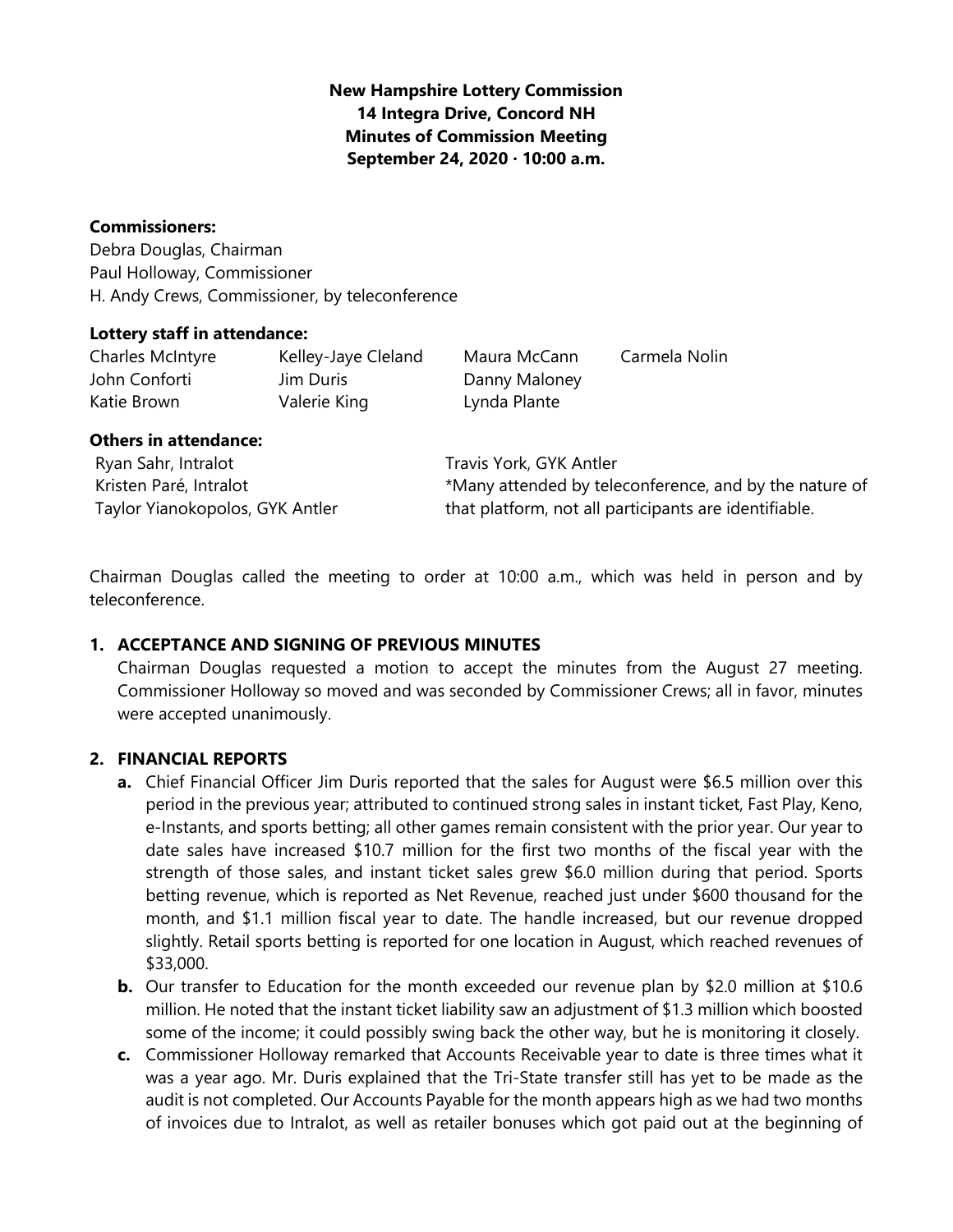September. He noted that the delinquent accounts will be down to zero next month as the last remaining retailer will be clearing their balance. Other notes on Accounts Receivable are that \$370 thousand was moved from MUSL restricted revenues to AR an unreserved account. Additionally the sports betting receivable will go into that line item which make it read higher for the year.

- **d.** In reviewing the Income Statement, Commissioner Holloway inquired if the salaries expense is higher due to an increase in the number of employees. Director McIntyre confirmed that, and noted also that several employees achieved increments for longevity.
- **e.** Expenses remain in line with expectations, depreciation increased due to the long-awaited arrival of new fleet vehicles. DoIT should remain steady. Chairman Douglas asked about expenses associated with the new office space. Mr. Duris explained that they will be accounted for in the month of October for rent, but there will be moving and IT equipment costs due shortly. The annual lease for the first year will run about \$53,000, and we will be responsible for the electrical, likely around \$5,000 annually.
- **f.** Mr. Duris is reviewing bids for headquarters' security system, which is in need of replacement. A new system is expected to be in the \$70,000 range. He will keep the Commission informed. Chairman Douglas thanked Mr. Duris for his good work.

# **3. SALES AND PRODUCT DEVELOPMENT**

- **a.** Chief Product and Program Officer Kelley-Jaye Cleland expressed that though her report will be very streamlined into two topics, she welcomes the Commission's feedback and any requests they have for more data. Ms. Cleland began her agenda with the report for sales results.
	- Each year, scratch ticket performance is analyzed, and this year, she reviewed the past five years' sales. Ms. Cleland found that the per capita sales for scratch tickets has increased: in fiscal year 17 (FY17), the per capita sales were \$3.18; year to date, they are \$4.65. Last fiscal year they were \$3.80 – this represents a huge increase year over year. Our full lottery offering for that same period went from \$4.39 in FY17 to \$6.57 year to date.
	- Keno hit a new record this past week at \$841 thousand, even with the lingering impact of the pandemic over access to the game. If we stay on this pace, we should achieve sales of \$39 million in Keno sales this year, only about \$4 million below our overall goal.
- **b.** Upcoming enhancements for our program and products for the fall were summarized:
	- Our instants and e-Instants are planned through the beginning of the year, and we have been meeting with the vendor partners to plan the roadmap for after January.
	- Director McIntyre inquired about Lottolytics under program enhancements. Ms. Cleland explained that it is the new version of the Lottery Sales Rep (LSR) app. Formerly an Intralot product called iLook, this new application is a collaboration of Intralot and Salesforce, tailored to the lottery industry. This will empower the LSRs to access data on the road and be more effective and efficient in servicing their retailers.

## **4. MARKETING**

**a.** Maura McCann, Marketing Director, referred to the print and social collateral which are supporting products this fall. Tri-State's The Big Spin instant ticket television advertisement is in production after a film shoot at Klemm's Family Store in Salem. Maine has launched their game, Vermont launches next week, and New Hampshire will follow in a few weeks.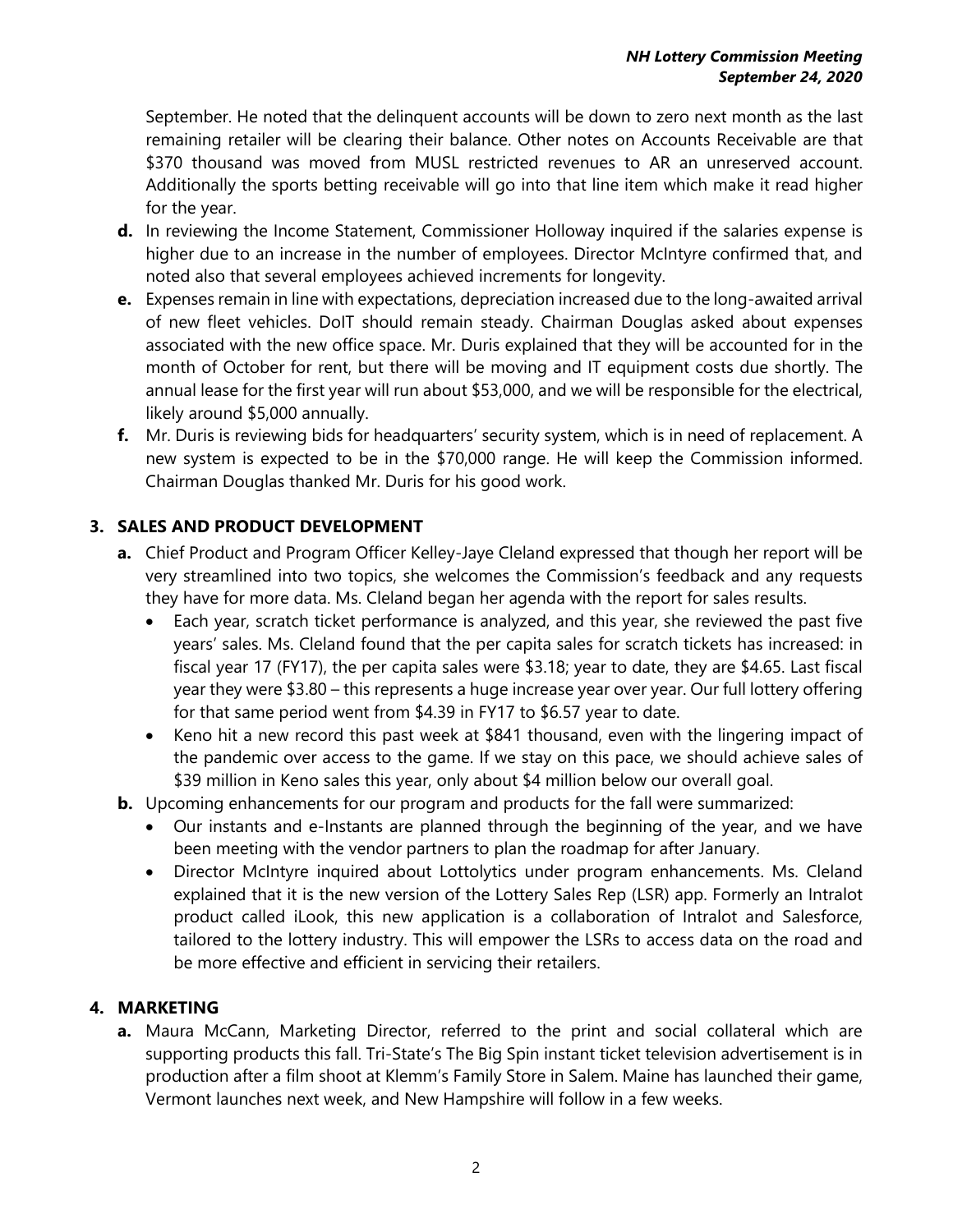- **b.** Commissioner Holloway expressed his astonishment that our own Legislature is unaware where Lottery's revenue goes. He believes we should have stronger advertising to reinforce the message. Ms. McCann agreed that we will have an opportunity to work on that after our audit is complete and we can release our revenue numbers in a press release, and stress our exclusive support of Education.
- **c.** Press activity this month included the ribbon cutting at Manchester's new sports book, Filótimo. We are supporting both Manchester and The Brook in Seabrook through social media and advertising. A \$30 thousand digital buy with DraftKings has been successful in attracting new players, and we'll collaborate with them for more local advertising.
- **d.** Many new projects are coming up. We will make a push to acquire new iLottery players with a last chance, best offer to the remaining contacts in our database. A \$30 thousand Cash O'Lanterns iLottery winner will be featured in an offer to both new and existing players. Ms. McCann concluded her report stating that Marketing is busy preparing for holiday products and point of sales collateral and support.

# **5. COUNCIL FOR RESPONSIBLE GAMBLING**

As Chair for the Council for Responsible Gambling, Ms. McCann offered a summary of their most recent meeting, the minutes for which are posted on the New Hampshire Lottery website.

## **6. COMPLIANCE**

- **a.** Chief Compliance Officer John Conforti and Valerie King, Director of Licensing and Enforcement noted that upcoming rulemaking will require the scheduling of the next two meetings so we can plan for public hearing on Lot 7300, Unlawful Gambling Machines. So planned and noted in Section 8.
- **b.** Mr. Conforti and Danny Maloney, Director of Sports Betting, gave a summary of the performance of our two sports books. Mr. Conforti prefaced by noting that there was a tremendous lift required at both locations, and DraftKings did a phenomenal job of building the compliance structure and have been working closely with the locations to guide them. Among the many controls is the monitoring of large wagers: patrons who bet \$3,000 are identified and logged; patrons betting over \$10,000 are also reported to the IRS. Additionally, a full time compliance officer has been hired by DraftKings who will split his time between the two locations and continue to support them. Mr. Conforti stressed that there are many compensating controls over the processes and reporting, intended to prevent fraud and money laundering.
- **c.** Mr. Maloney briefed the Commission on the activity at the two retail sports book locations. The Brook opened on August 12 and has increased operations from five to six days a week. They have taken over \$4 million in handle; and in particular VIP play (bets of \$1000 or more) has made up almost 40% of the wagers. Chairman Douglas asked if the players seem to be from New Hampshire or out of state. Due to compliance and privacy concerns, we cannot see that data, however Director McIntyre believes that a large percentage are from out of state. Mr. Maloney continued that Filótimo had a soft launch on September 3, and has had a steady progression in handle. They have reached \$450 thousand in their first three weeks, and Mr. Conforti explained that this location took care to refine their processes before their grand opening on September 13, and sales have trended up since then. In wrap up, Mr. Conforti expressed satisfaction with the remarkable efforts made by staff at both locations, DraftKings, and Lottery to launch sports betting at retail, and the successful results so far.